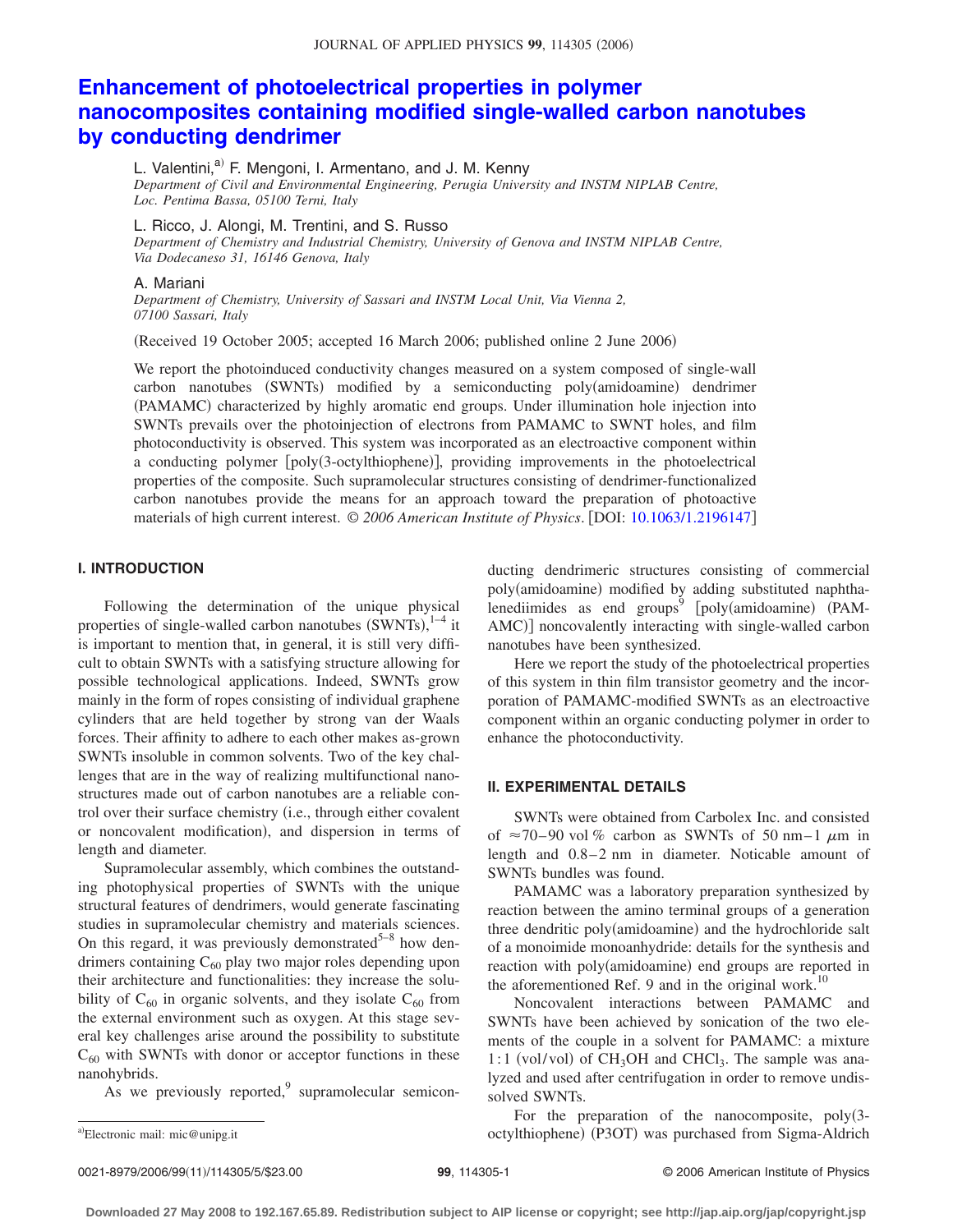Co. P3OT (60 mg), was dissolved in 25 ml of  $CH<sub>3</sub>OH/CHCl<sub>3</sub>$  (1:1 vol/vol). The PAMAMC-SWNTs was then added to P3OT solution  $(1:1 \text{ w/w})$ . The PAMAMC-SWNTs/P3OT blend was then sonicated for 2 h.

Scanning electron microscopy (SEM) micrographs of the samples were obtained by a Leo Stereoscan 440 microscope, while a Jeol Jem 2010 microscope was used for TEM analysis.

Atomic force microscopy (AFM) was carried out in tapping mode at room temperature in ambient conditions. Samples for the AFM study were prepared by depositing a drop of the solution of PAMAMC-SWNT/P3OT blend onto a glass that was then allowed to dry in vacuum  $(10^{-1}$  Pa) for 12 h.

The transport properties were measured in a thin-film transistor geometry. Source-drain electrodes were fabricated using e-beam lithography technique on a 250-nm-thick thermal silicon oxide on a Si wafer. The electrodes consisted of a 40 nm bottom layer of Al coated with 40-nm-thick layer of Au. The device geometry was fixed with the source-drain channel length of 8  $\mu$ m and channel width of 100  $\mu$ m. Two types of devices were prepared. The first device was obtained depositing PAMAMC from a  $CH<sub>3</sub>OH/CHCl<sub>3</sub>$  solution (4  $\mu$ l) onto SiO<sub>2</sub>/Si wafer with previously patterned electrical contacts. The second device was obtained by positioning a solution of PAMAMC-SWNTs in  $CH_3OH/CHCl_3$  (4  $\mu$ l). We measured the source-drain current  $(I_{SD})$  as a function of the gate voltage  $(V_G)$  under gate voltage sweep for both types maintaining the drain voltage fixed at 0.5 V. The conductivity was monitored as a function of exposure time to ultraviolet-visible (UV-vis) radiation obtained with a xenon lamp (230 nm  $\lt \lambda \lt 700$  nm, intensity of 85 mW/cm<sup>2</sup>).

The photoelectrical properties of PAMAMC-SWNTs and PAMAMC-SWNT/P3OT blends was monitored for on/off light illumination cycles as a function of exposure to UV-vis radiation. The electrical measurements in this case were performed on thin film geometry obtained by drop casting of the  $CH<sub>3</sub>OH/CHCl<sub>3</sub>$  solutions onto patterned electrical contacts (electrode distance  $3 \mu m$ ) at room temperature.

#### **III. RESULTS AND DISCUSSION**

The SEM study of pristine SWNT network reveals a large number of cross-linked nanotube bundles [Fig.  $1(a)$ ]. The SEM micrograph of SWNT-modified PAMAMC [Fig. 1(b)] puts in evidence that the addition of dendrimer to carbon nanotubes leads to partial unroping of SWNTs trapped in the PAMAMC matrix.

The inset of Fig.  $1(b)$  compares a solution of pristine PAMAMC (A) and a solution of PAMAMC-modified SWNTs in CH<sub>3</sub>OH/CHCl<sub>3</sub> after centrifugation (B). From this image it is evident that the nanotubes are well dispersed in the sample *B*; no sedimentation has been observed even after ten days.

Moreover, the TEM observation (Fig. 2) allowed direct imaging of SWNT sidewalls showing the intimate interaction between PAMAMC and carbon nanotubes. Figure  $2(a)$ shows clean sidewalls of pristine nanotubes, while the den-



FIG. 1. (a) SEM image of a specimen of pristine SWNTs; (b) SEM micrograph of PAMAMC coating SWNTs. The inset shows the solubility in organic solvent: PAMAMC in CH<sub>3</sub>OH/CHCl<sub>3</sub> (A), PAMAMC-SWNTs in  $CH<sub>3</sub>OH/CHCl<sub>3</sub> (B)$ .

drimer adsorption on SWNT sidewalls is responsible of the coating evidenced in Fig. 2(b) and of the solubilization phenomenon reported above.

Figure  $3(a)$  shows the gate dependence of the conductance for the PAMAMC transistor light-on and light-off events. The time dependence (upper inset) reveals that, under illumination, the current at negative gate bias  $(p \text{ channel})$ remains unchanged while the current at positive gate bias *n* channel) increases. The above results clearly show that the conducting dendrimer behaves like a  $n$ -type semiconductor.<sup>11</sup> The illumination results in the excitation of electrons to the conduction band, followed by a transfer of electrons from the conduction band to the defective, oxidized carbon sites.

Figure 3(b) plots the transistor characteristics for SWNT modified with PAMAMC. From  $I_{sd}$  vs  $V_g$  measurements, we found that the ensemble in the device appeared of *p* type, exhibiting an overall electrical conductance decrease when the gate voltage was swept from −10 to 10 V. The nonelectrical depletion of FET device at positive gate voltage was due to the conduction of small percentages of metallic nanotubes in the ensemble. In this device, under UV-vis light, the increase of the current at negative biases is achieved at the expense of a slight current variation at positive bias current, which is due to  $p$ -type conduction (upper inset). It should be mentioned that (data not shown) a decrease of the  $p$  channel was observed for pristine SWNTs due to the oxygen photodesorption under illumination. The lower conductivity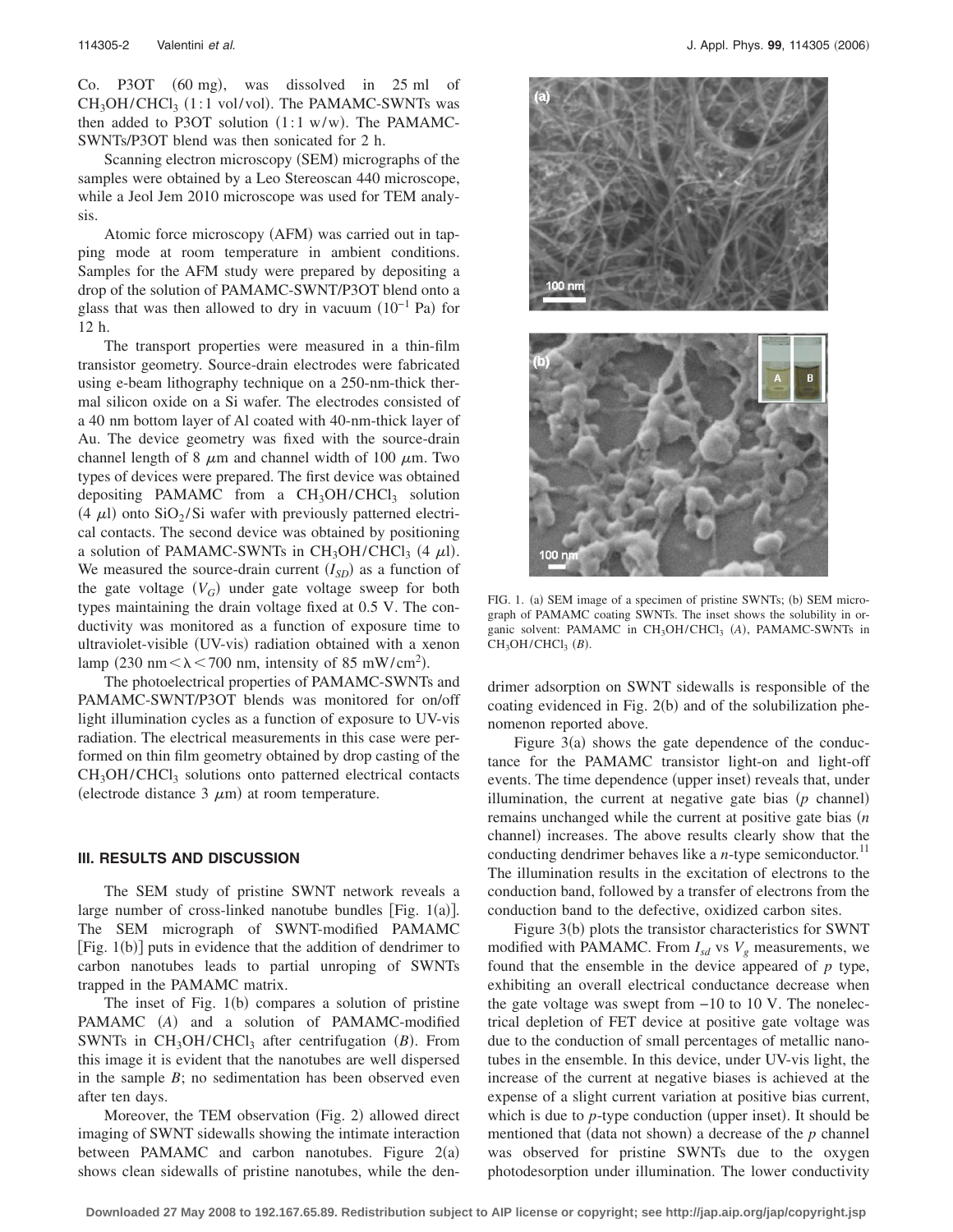

FIG. 2. (a) TEM micrograph of the specimen of pristine SWNTs and (b) TEM image of PAMAMC coating SWNTs.

of the PAMAMC-SWNT film with respect to neat PAM-AMC, is due to the injection of electrons into the SWNT holes, which is a well-known phenomenon for bulk *p*-type semiconductors.<sup>12–15</sup> Visible illumination also generates holes in SWNT via a withdrawal of electrons from nanotubes by photoexcited PAMAMC. The increase of the *p*-type channel at negative gate biases observed in Fig. 3(b) is consistent with this mechanism. Thus, two processes occur under illumination of the hybrid system explaining why the photoconductivity of PAMAMC-modified SWNT film in Fig. 4 first increases and then, in darkness, decreases to values that are lower than they were before UV-vis exposure. In darkness, back-electron transfers from PAMAMC to SWNTs outnumber the photoinduced holes of the SWNTs.

With the view to construct supramolecular nanotube composite, whose properties could be of interest in nanotechnology (e.g., molecular switches and solar cells), we became interested in nanotube-containing conducting polymers.

Figure  $5(a)$  shows an AFM phase image of a 70-nm-thick PAMAMC-SWNT/P3OT film. The phase image in tapping mode AFM gives information concerning the loss in energy of the tip upon contact with the surface. From the image in Fig.  $5(a)$  it is apparent that there are two materials present, or at least two phases, evidenced by the darker and the lighter regions. We note that the length scale of phase



FIG. 3. (a) Gate dependence of the source-drain current  $(I_{SD})$  (drain voltage fixed at 0.5 V) under light-on and light-off steps for PAMAMC. Upper inset shows the time dependence of *p*-channel (averaged between −7 and −10 V gate voltage) and *n*-channel (averaged between  $+7$  and  $+10$  V gate voltage) current in log scale under illumination. (b) Gate dependence of the sourcedrain current ( $I_{SD}$ ) (drain voltage fixed at 0.5 V) under light-on and light-off steps for PAMAMC-modified SWNTs. Upper inset shows the time dependence of *p*-channel (averaged between -7 and -10 V gate voltage) and *n*-channel (averaged between  $+7$  and  $+10$  V gate voltage) current under illumination.

separation is of the order of 10 nm, matching the short exciton diffusion length in polymeric semiconductors. Contrary to what reported on Fig.  $1(b)$ , SEM analysis [Fig.  $5(b)$ ] performed on PAMAMC-SWNT/P3OT film demonstrates that the surface becomes almost uniform. Moreover, as reported in Fig. 5(c), the nanotubes onto PAMAMC-SWNTs/P3OT system show a "bumpy and spiky" material appearing on their sidewalls, underlining the good affinity between PAMAMC-SWNTs electroactive component and the conducting polymer.

A critical factor for improving the efficiency of solar cells is to match the photon flux spectrum from the sun with the absorption of the donor/acceptor blend.<sup>16–18</sup>



FIG. 4. Evolution of the PAMAMC-SWNT film normalized current  $(I<sub>dark</sub>$  is the initial resistance of the sample in darkness) under light-on and light-off steps.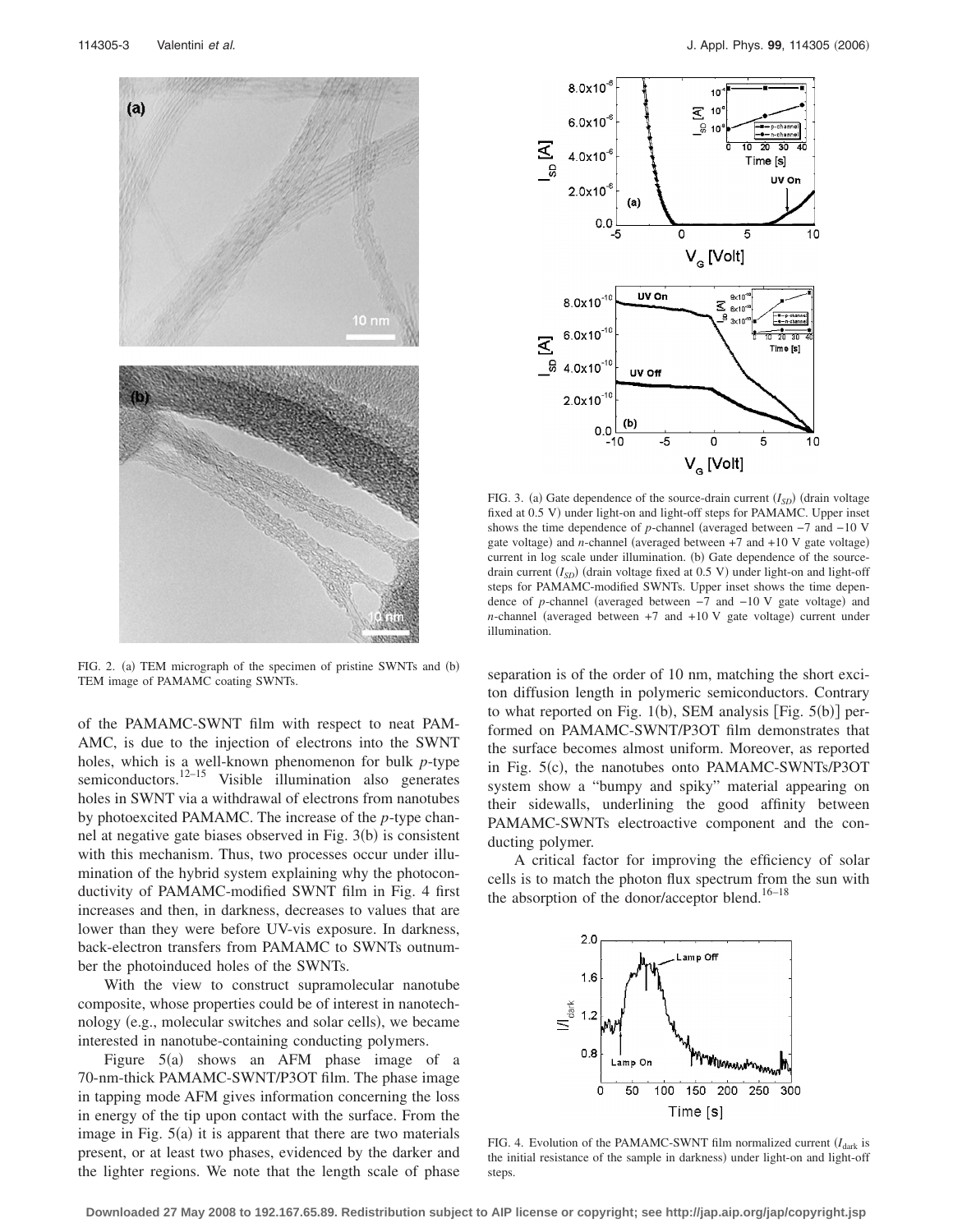

 $15^{\circ}$ 

FIG. 5. (Color online) (a) AFM phase image of a 70 nm PAMAMC-SWNT/ P3OT film deposited onto a glass substrate. (b) SEM image of a PAMAMC-SWNT/P3OT film deposited onto a glass substrate. (c) TEM image of a PAMAMC-SWNT/P3OT blend.

 $20 \text{ nm}$ 

The UV-vis spectrum of the pristine PAMAMC, the P3OT polymer and the PAMAMC-SWNT/P3OT (1:1, w/w) blend in thin films is shown in Fig. 6. The PAMAMC and P3OT alone exhibit significant absorptions into the UV and visible region, respectively. PAMAMC-SWNT/P3OT blend exhibits a very wide absorption range, with the absorption peaks of the blend at about 365– 382 nm, which corresponds to the PAMAMC. Going from pristine PAMAMC and P3OT



FIG. 6. Normalized UV-vis absorption of the pristine PAMAMC, P3OT polymers and the blend of PAMAMC-SWNT/P3OT (1:1, w/w), in thin films drop-cast from  $CH<sub>3</sub>OH/CHCl<sub>3</sub>$  onto glass.

to composite sample, no signal appears and the typical peaks do not undergo any shift, although a difference in their intensity is evident. This change together with the AFM image [Fig. 5(a)] suggests modifications in the electronic structure of P3OT as a consequence of PAMAMC-SWNT introduction.

The typical photoelectrical response of PAMAMC-SWNTs and PAMAMC-SWNT/P3OT blend in thin films for the on/off light illumination cycles in air is shown in Fig. 7. The main feature in the photoelectrical temporal behavior of interest is a fast rise/decay of the photocurrent in response to the on/off illumination step together with an enhanced decrease of resistance for the PAMAMC-SWNT/P3OT blend under illumination. Notably, the stability of the photocurrents to on/off cycling shows a moderate change both for the PAMAMC-SWNT/P3OT blend and for the PAMAMC-SWNT sample. These observations are presumably consistent with an  $O_2$  photodesorption as the main cause of the photocurrent changes. We cannot rule this effect out, and it is currently under investigation. In the inset of Fig. 7 the photoelectrical response for SWNTs modified by P3OT is also reported. Even if the conductivity is higher, it is evident how the "on" current variation is lower than that of the PAMAMC-SWNT/P3OT blend, with the photoelectrical response that shows a relaxation time.

#### **IV. CONCLUSIONS**

In conclusion, SWNTs with noncovalently linked conducting dendrimer have been prepared and characterized as



FIG. 7. Temporal photoelectrical current response of PAMAMC-SWNTs and PAMAMC-SWNT/P3OT blends in thin films with on/off step illumination in air. For the PAMAMC-SWNT hybrid system the lamp was switched on at about 150 s and switched off at about 2600 s. The inset shows the temporal photoelectrical current response of P3OT-SWNT blend in thin films with on/off step illumination in air.